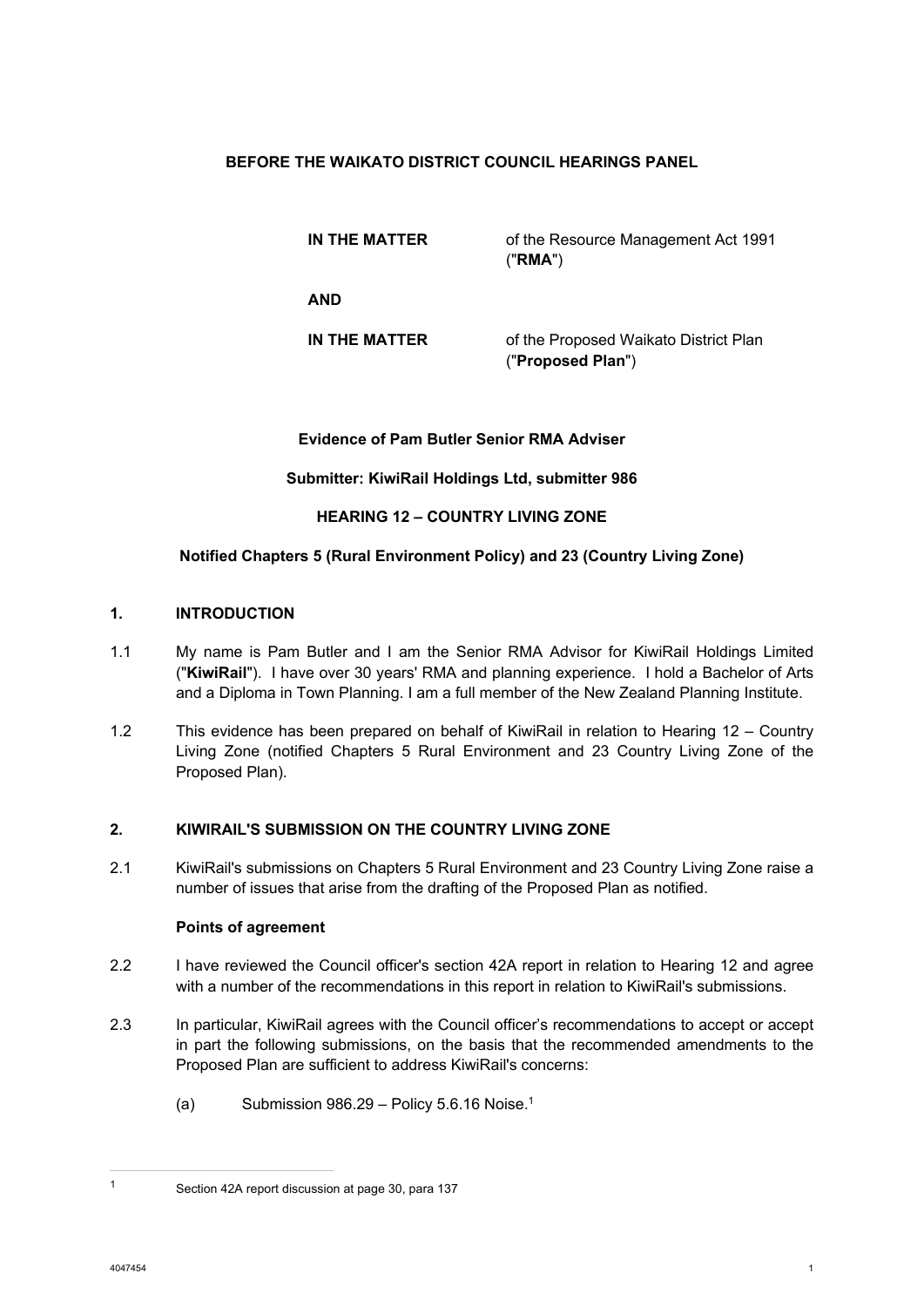- (b) Submission 986.113 Rule 23.2.3.1 P2 (a)(iv) Earthworks general.2
- (c) Submission 986.120 Rule 23.2.6.2 P1 Signs Effects on traffic.<sup>3</sup>
- (d) Submission  $986.68$  Rule 23.1 Land Use. $4$
- (e) Submission 986.28 Policy 5.6.3 Subdivision.5
- (f) Submission 986.90 Rule 23.4.2 General subdivision.6
- 2.4 KiwiRail sought that a new paragraph be added to Rule 23.2.1 P2(a) Earthworks General to require earthworks to be setback at least 1.5 metres from any infrastructure. The Council officer has recommended KiwiRail's submission be rejected. KiwiRail does not oppose this recommendation, as Rule 23.2.3.1 P2 (a) (iii) contains a requirement for any earthworks to be 1.5m from any boundary which is recommended to be retained in the zone. While not in response to KiwiRail's submission, I consider this is sufficient to address KiwiRail's concerns.
- 2.5 The s42A report also recommends rejecting Submission 986.74 Policy 5.6.4 Setbacks, which sought that a new paragraph be added to this policy directing that reverse sensitivity should be managed by providing sufficient building setbacks to provide for residents' safety and amenity.<sup>7</sup> However, KiwiRail accepts the Council officer's recommendation in relation to this submission point, as other proposed changes to the Country Living Zone objectives, policies and assessment criteria, in particular the proposed introduction of Policy 5.6.19 – Reverse Sensitivity, will largely achieve the result sought in KiwiRail's submission.

## **3. POINTS OF DISAGREEMENT**

3.1 KiwiRail disagrees with the Council officer's recommendations to reject submission 986.55 seeking a requirement for new or altered buildings to be set back at least 5m from the railway corridor boundary. $8$  I expand on this point of disagreement in the following sections of my evidence.

# **4. SETBACKS FOR BUILDINGS ADJACENT TO THE RAIL CORRIDOR**

### **Relief sought by KiwiRail**

- 4.1 In its submission, KiwiRail sought to include a new rule in the Country Living Zone, to require that all new or altered buildings be set back a minimum of 5m from the railway corridor boundary. KiwiRail is seeking that the rule applies to all new and altered buildings, not solely those buildings for sensitive land uses, as is currently provided under the proposed rule.
- 4.2 I have provided evidence on the building setbacks sought by KiwiRail in relation to previous hearings on the Proposed Plan.<sup>9</sup> I rely on my previous statements of evidence in that regard

<sup>&</sup>lt;sup>2</sup> Section 42A report discussion at page 79 paragraph 334

 $\frac{3}{4}$  Section 42A report discussion at page 89 paragraph 373

<sup>4</sup> Section 42A report discussion at page 118 paragraph 476

<sup>5</sup> Section 42A report discussion at page 132 paragraph 526

 $^{6}$  Section 42A report discussion at page 159 paragraph 605

<sup>7</sup> Submission 986.74 Policy 5.6.4 Building setbacks Section 42A report discussion at page 21 paragraph 89. It should be noted that KiwiRail's original submission referred to 'setbacks buildings' and should have read 'building setbacks' 8 Submission 986.55 –Rule 23.3.7.2 Building setback sensitive land use Section 42A report discussion at page 118 paragraph 474

<sup>9</sup> Evidence of Pam Butler on behalf of KiwiRail – Hearings 5, 6, 7 and 9 and 10.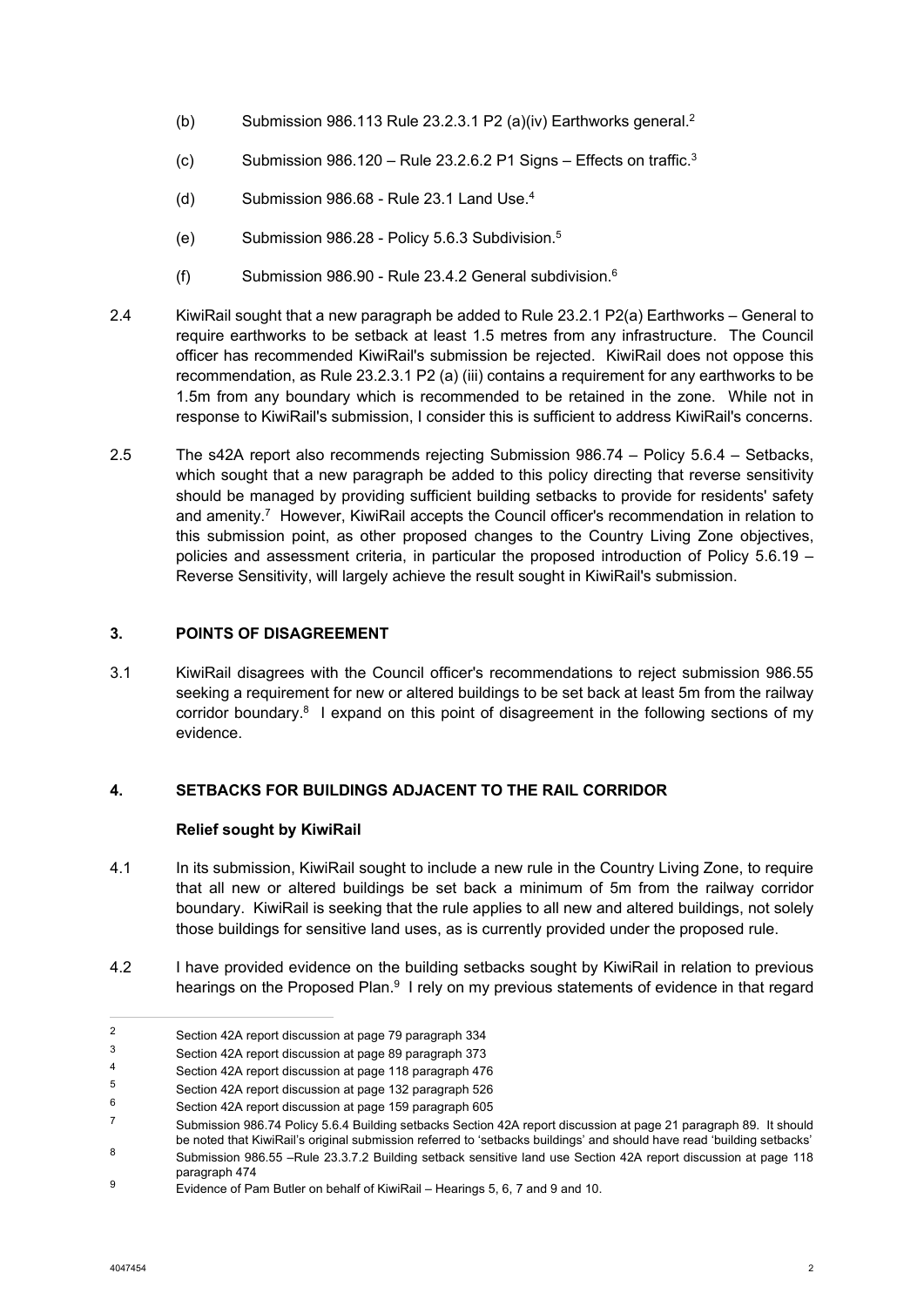and will not repeat them in detail here, except to the extent that it is necessary to respond to the Council officer's section 42A report.

#### **Response to section 42A report**

4.3 The Council officer has recommended that KiwiRail's submission seeking that a 5m setback rule apply to all buildings in the zone be rejected, but that the 5m sensitive land use building setback for sensitive activities be retained.<sup>10</sup> While I fully support the inclusion of a railway setback rule for sensitive land uses in the Country Living Zone, I disagree with the Council officer's reasoning for the recommendation to decline the setback rule sought by KiwiRail, which is as follows: $11$ 

> This is not a necessary change in the Country Living Zone rule framework. The setback to boundaries in general is 12m from every boundary other than a road boundary. On sites that are less than 1000m2 the setback is 3m. Sites in the Country Living Zone which are less than 1000m2 are historic in nature and there is no proposed subdivision rule framework that supports properties of this size. In the event that a building consent is applied for on sites that are greater than 1000m2, the 12m setback will apply, as it is the more stringent rule. My understanding of the 5m setback in the rule for sensitive land use is to manage the sites that are less than 1000m2 that are adjacent to a railway corridor. The general setback rule for a property of this size is proposed to be 1.5m (other than a road boundary). If the site is adjacent to a railway corridor the proposed 5m setback will apply. In my opinion, the 12m setback rule is the preferred distance from boundaries, inclusive of a railway corridor. I recommend that the panel reject the first part of KiwiRail [986.55], and accept the alternative offered, which is to retain the rule.

- 4.4 As emphasised in my previous statements of evidence,<sup>12</sup> the 5m setback sought by KiwiRail is concerned with managing risks to human safety associated with the interface between rail operations and activities on all sites adjoining the rail corridor. Its key function is to avoid or minimise potential adverse effects on people's safety that may arise from objects or structures inadvertently and / or unexpectedly coming into conflict with moving trains within the rail corridor.<sup>13</sup> This applies whether the activities taking place in a building are sensitive land use activities or not. Rule 23.3.7.2 Building setback sensitive land use does not go far enough to protect and provide for the safety of all building or site occupiers in the zone.
- 4.5 While the Country Living zone will principally accommodate sensitive land uses and include some larger (more than 1000 $m^2$  sites) it will also contain buildings including farm and commercial or industrial buildings, garages and ancillary buildings for which only a 1.5m setback will apply (as these are not sensitive land uses, meaning that the 5m setback would not apply). Applying KiwiRail's plan-wide setback rule to all buildings in the zone would make the Proposed Plan easier to administer and strike an appropriate balance between the need to protect property occupiers from the potential safety risks and allowing development to occur near the railway corridor.
- 4.6 The Council officer's report states that KiwiRail's proposed setback is opposed by Chorus New Zealand Limited, Spark New Zealand Trading Limited and Vodafone NZ Limited. These submitters are not opposed to the concept of a railway setback. As set out in the evidence

<sup>10</sup> Section 42A report discussion at page 118 paragraph 475.

 $11$  At 475.

<sup>12</sup> See Evidence of Pam Butler on behalf of KiwiRail – Hearings 5, 6, 7 and 9 and 10.

Evidence of Pam Butler on behalf of KiwiRail – Hearing 6 at [4.1] to [4.7].